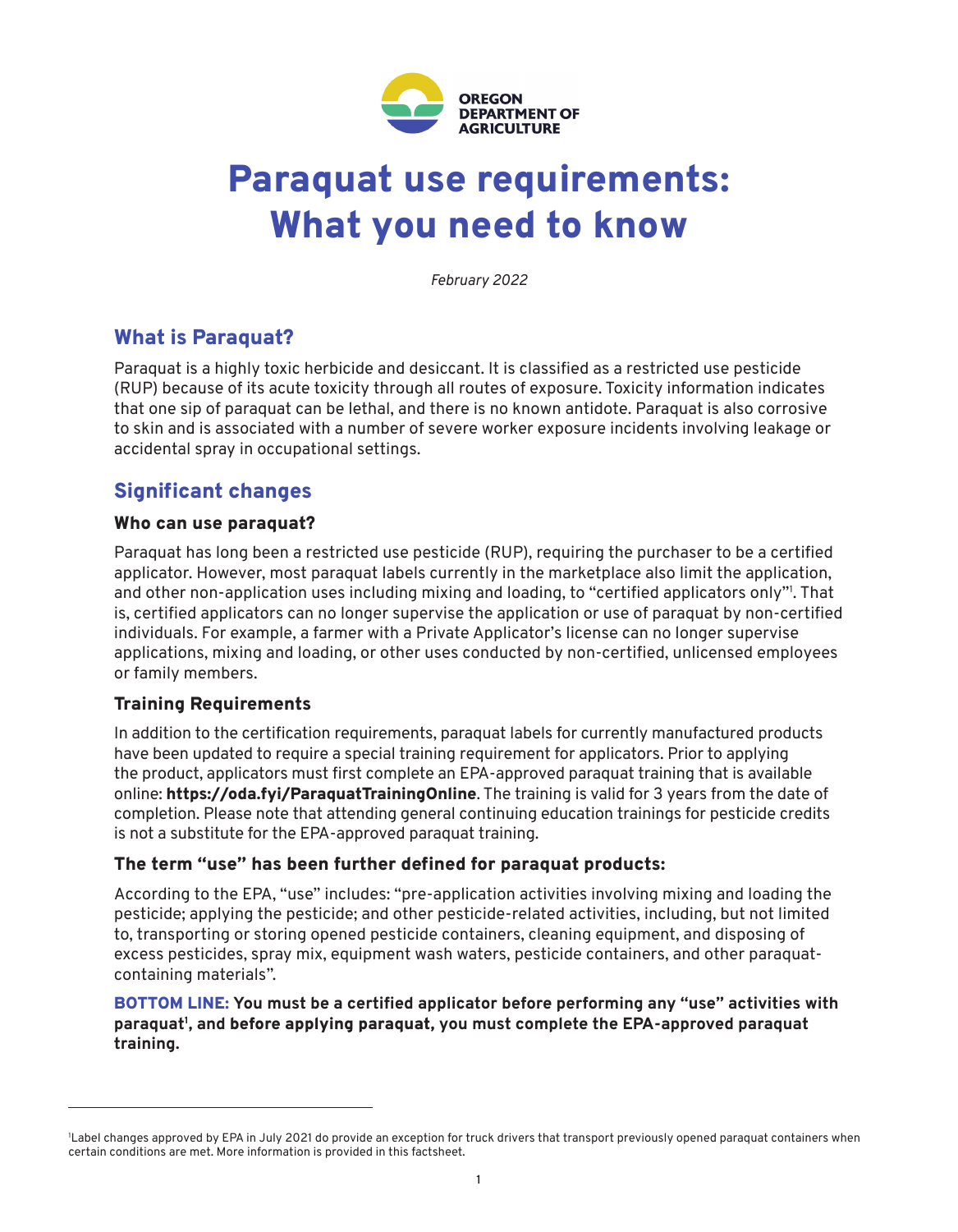## **Certification**

## Am I a "certified" applicator?

If you are actively licensed in Oregon with one of the following licenses, then you are "certified":

- Private Applicator;
- Commercial or Public Pesticide Applicator with any appropriate license category. Note: Those with only the School Integrated Pest Management license category are not certified;
- Pesticide Consultant with the Demonstration & Research (D&R) license category. Note: Pesticide Consultants without the D&R license category are not certified and are not licensed to purchase or apply restricted use pesticides (RUP); however, they can advise on the use of RUPs.

#### I am appropriately certified and licensed in Oregon. Can those that I supervise apply, mix/load, or otherwise use paraquat products?

If you are supervising non-certified applicators, the answer is no. Paraquat labels limit use to "certified applicators only". Licensed Pesticide Apprentices, licensed Immediately Supervised Trainees, and unlicensed individuals are all prohibited from applying, mixing/loading, or otherwise using paraquat products.

## Product registration and stocks

#### Which Oregon-registered products contain paraquat?

The Oregon Department of Agriculture (ODA) registers pesticides for sale and distribution. The table below lists paraquat-containing products that are currently registered in Oregon. Growers and applicators may have stocks of older paraquat products that are no longer sold or distributed in Oregon, and therefore, not currently registered or listed in the below table. Please check with ODA if you have questions.

| <b>REGISTRANT NAME</b>              | <b>EPA REGISTRATION</b><br><b>NUMBER</b> | <b>PRODUCT NAME</b>           |
|-------------------------------------|------------------------------------------|-------------------------------|
| <b>AMVAC Chemical Corp</b>          | 5481-615                                 | PARAZONE 3 SL HERBICIDE       |
| <b>Drexel Chemical Company</b>      | 19713-617                                | <b>DREXEL QUIK-QUAT</b>       |
| Helm Agro US Inc                    | 74530-48                                 | <b>HELMOUAT 3SL</b>           |
| Innvictis Crop Care LLC             | 89167-24-89391                           | <b>DEVOUR</b>                 |
| <b>Loveland Products Inc.</b>       | 34704-1117                               | <b>PARAQ</b>                  |
| Makhteshim Agan NA DBA ADAMA        | 66222-130                                | PARAZONE 3SL HERBICIDE        |
| Makhteshim Agan North America Inc   | 66222-130                                | PARAZONE 3SL HERBICIDE        |
| Redeagle International LLC          | 85678-58                                 | PARAQUAT 43.2% SL             |
| Sharda USA LLC                      | 83529-27                                 | PARA-SHOT 3.0                 |
| Sinon USA Inc                       | 82557-1                                  | <b>BONEDRY</b>                |
| <b>Source Dynamics LLC</b>          | 82542-3                                  | <b>SOLERA PARAQUAT CONC</b>   |
| Syngenta Crop Protection LLC        | 100-1431                                 | <b>GRAMOXONE SL 2.0</b>       |
| <b>Syngenta Crop Protection LLC</b> | 100-1652                                 | <b>GRAMOXONE SL 3.0</b>       |
| <b>Tigris LLC</b>                   | 92647-12                                 | TIGRIS PARAQUAT 3 SL          |
| <b>Willowood LLC</b>                | 87290-35                                 | <b>WILLOWOOD PARAQUAT 3SL</b> |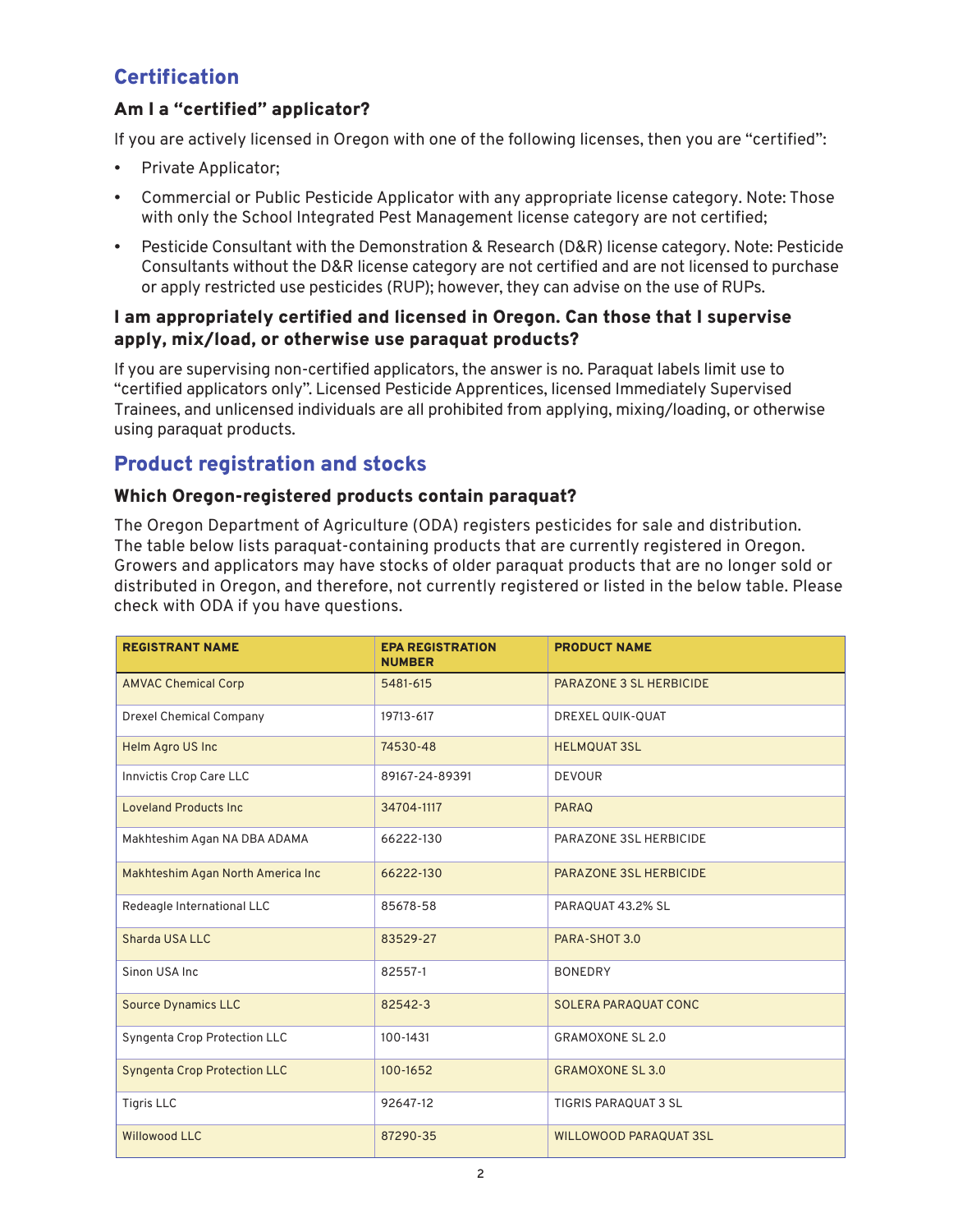## What if I have older stocks of a paraquat product?

It is possible that some applicators still have older stocks of paraquat products, which may have labels that allow certified applicators to supervise non-certificated applicators, or do not require the EPA-approved paraquat training. You are responsible for following the label that is on the product in your possession. However, if you are making a tank-mix/application composed of both old labeled product and new labeled product, you must follow the most restrictive label. Please check all labels carefully.

#### Why do some paraquat products being sold still have older labels?

There are several factors at play. Paraquat labeling changes have been phased in by EPA over the past few years. Pesticide registrants have switched to the new labeling on different timetables within an EPA-approved 12-month grace period for each phase. Additionally, licensed dealers may have varying quantities of existing stocks of paraquat products with an older version of the labeling. EPA is allowing sale and distribution of these existing stocks by dealers until the supplies are exhausted.

## Product transportation

#### I transport containers of paraquat that have previously been opened, such as bulk containers or tank cars. Do I need to be certified?

You must be certified if the label for the product you are transporting requires it. Carefully check the Restricted Use Pesticide box at the top of the label. The following example would require that truck drivers transporting previously opened containers be certified applicators.

## **RESTRICTED USE PESTICIDE DUE TO ACUTE TOXICITY**

FOR RETAIL SALE TO AND USE ONLY BY CERTIFIED APPLICATORS ONLY- NOT TO BE USED BY UNCERTIFIED PERSONS WORKING UNDER THE SUPERVISION OF A CERTIFIED APPLICATOR.

However, label changes approved by EPA in July 2021<sup>2</sup> do provide an exception for individuals that transport previously opened paraquat containers when certain required label conditions are met. In the future, check the restricted use box for the following statement:

*To be used by certified applicators only – NOT to be used by uncertified persons working under the supervision of a certified applicator, except that uncertified persons may transport containers as provided under Directions for Use.*

In the future, the required conditions listed in the Directions for Use section of the label will  $include<sup>2</sup>$ :

- Requiring that container openings be sealed with a tamper-evident device by a certified applicator;
- Requiring pesticide containers to be secured against shifting during transport;
- Prohibiting truck drivers who are not certified applicators from transferring paraquat into or out of containers or having contact with or access to paraquat;
- Requiring full or emptied portable containers to be delivered to a certified applicator;
- Requiring certified applicators to ensure that truck drivers understand paraquat risks and all of the above conditions.

<sup>&</sup>lt;sup>2</sup>Label changes regarding transport approved by EPA in July 2021 are not expected to be included on product labels in the marketplace until sometime in 2022.